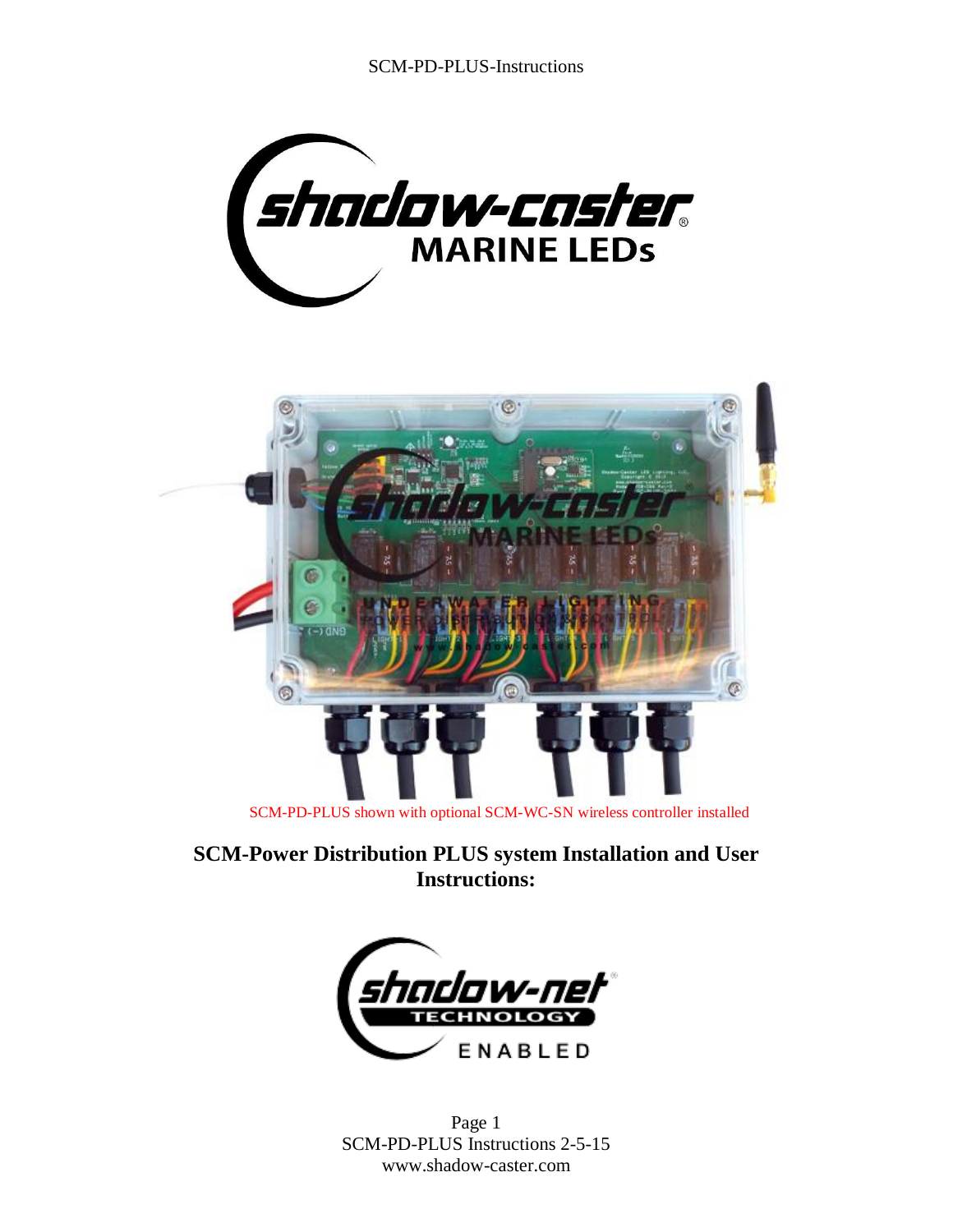## **SCM-PD-PLUS includes:**

| NEMA Box with Power distribution Board and 6 outputs |  |
|------------------------------------------------------|--|
| Box Lid and 6 screws                                 |  |
| 6   7.5 Amp Fuses (Installed)                        |  |
| SS 316 PH,#8 x1/2" Mounting Screw                    |  |
| Pre-wired Lighted, OFF/ON, Momentary Switch          |  |

**Tools Required:** Phillips head screwdriver, and wire strippers.

The Shadow-Caster Power Distribution PLUS (SCM-PD-PLUS) provides a convenient way to connect and control multiple Shadow Caster Lights. The incorporated Shadow-Net communications enables compatibility with Shadow-Caster's color changing and single color lights. The SCM-PD-PLUS can easily be upgraded to wireless controller by installing the compatible wireless card (SCM-WC-SN) or purchasing the SCM-PD-PLUS-COMBO.

The SCM-PD-PLUS has "on board" power switching, for 6 lights and up to 100 amps. Each light is individually switched and has its own fuse. The "on-board" power switching feature greatly simplifies installation by allowing the power to be taken locally from a main breaker, as opposed from the helm. The lights are controlled with a pre-wired waterproof switch.

Shadow-NET is a communication protocol that allows the SCM-PD-PLUS to communicate with and coordinate the color changing feature of all Shadow-Caster color changing lights. The SCM-PD-PLUS is also fully compatible with Shadow-Caster single color lights. The SCM-PD-PLUS will support a full range of color changing, fading, strobing, flashing and chase modes.

## **Installation Steps**

**1. Configure the SCM-PD-PLUS:** Set the 6 position dip switch (SW3) and the 3 position switch (SW2). On SW3, each switch enables corresponding channels 1 through 6. The install locations do not have to be consecutive. SW2, (three position switch), functions are listed below. The SCM-PD-PLUS comes pre-configured with network communications enabled, "chase mode" disabled, and standard color range selected. See **Picture 1.**

| <b>SW2, 3 Position Switch Settings</b> |                        |                                                                                                          |  |  |
|----------------------------------------|------------------------|----------------------------------------------------------------------------------------------------------|--|--|
| Switch 1                               | <b>Network Enable</b>  | <b>Enables Shadow-Net</b>                                                                                |  |  |
| Switch 2                               | Chase Mode             | Enables Chase Mode                                                                                       |  |  |
| Switch 3                               | <b>Extended Colors</b> | Moves Color Support from 4 to 12 (only<br>works with Accent Lighting Controller and full<br>color SC-40s |  |  |

Page 2 SCM-PD-PLUS Instructions 2-5-15 www.shadow-caster.com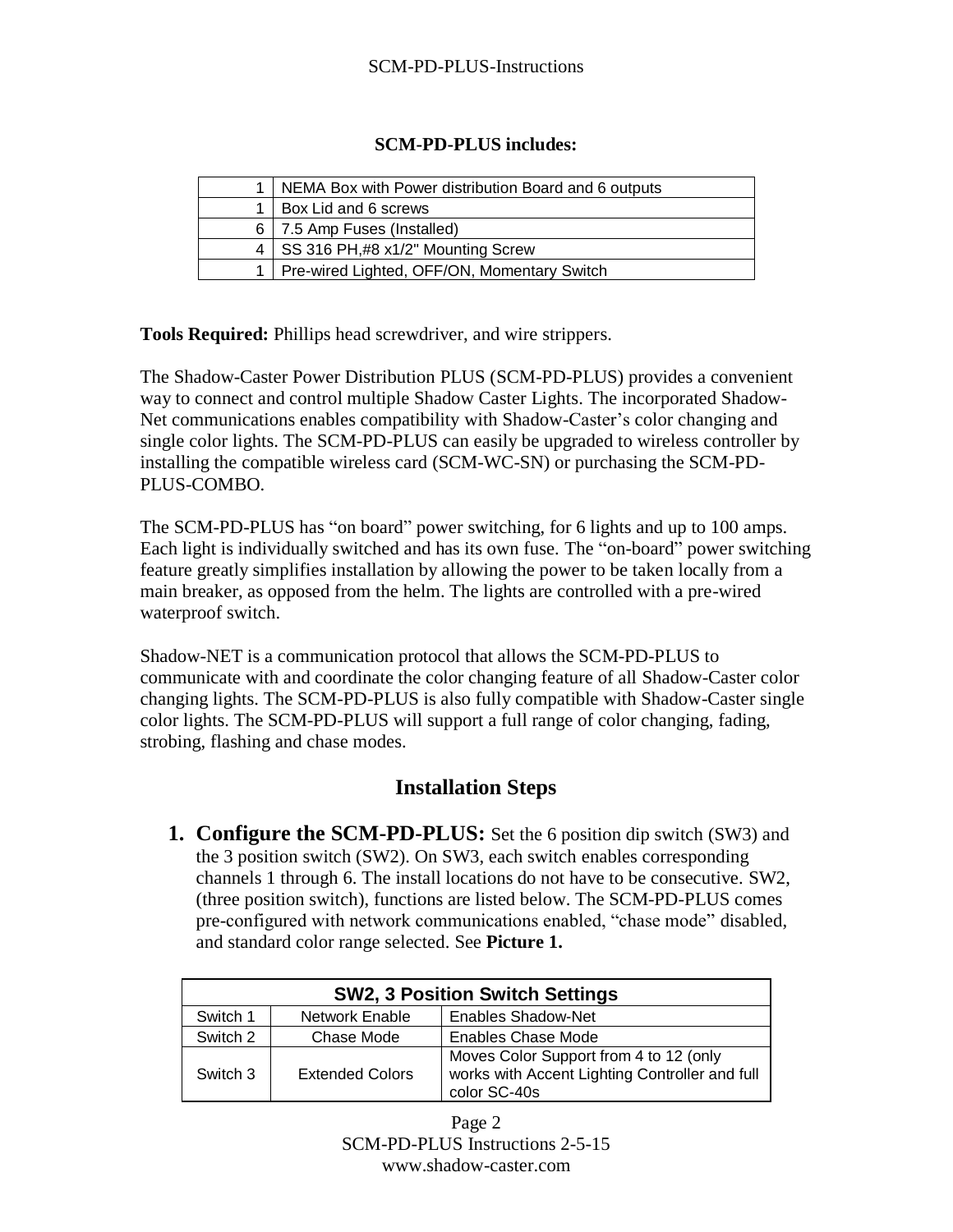

**Picture 1**: PD-PLUS box showing locations of SW-2, SW-3, remote bypass and Programming button.



**Diagram 1:** Typical installation of SCM-PD-PLUS, shown with 6 Color Caster Lights. (Note that Green Wire from Color Casters are not connected)

Page 3 SCM-PD-PLUS Instructions 2-5-15 www.shadow-caster.com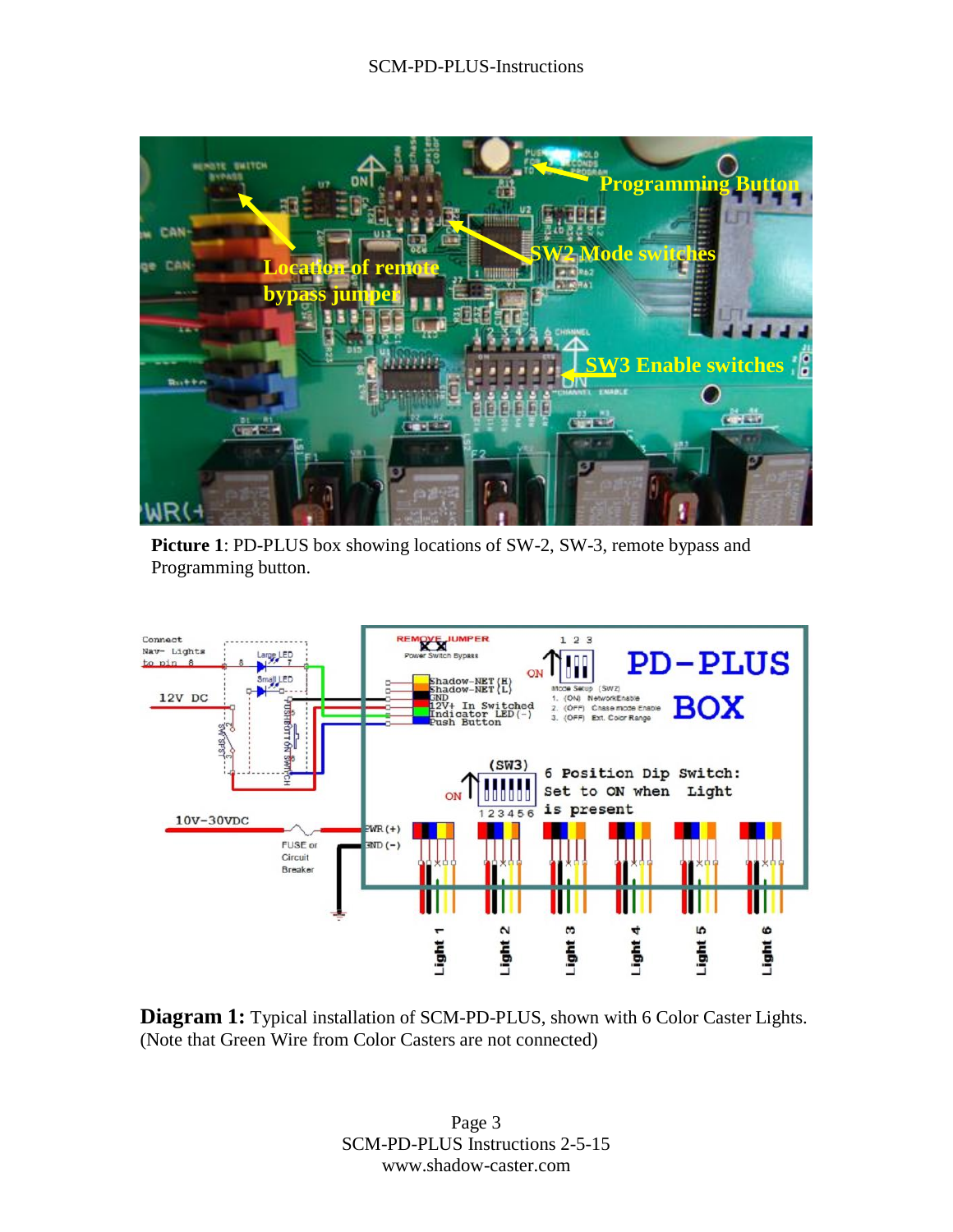

**Diagram 2:** Optional wiring Configuration for SCM-PD-PLUS shown with Color Caster Lights on locations 1 and 2, Single Color Lights on locations 3 and 4. Note that the jumper on the upper left corner of the board is installed for this power configuration.

- **2. Find a suitable mounting location:** This box should be mounted in a dry location, such as high in the bilge area, below the deck or inside the console. It is preferred to not have the cable glands or the power wire connector facing up where moisture will drain into the box.
- **3. Mount the Box:** The box can be mounted with the included #8 stainless steel pan head mounting screws.
- **4. Connect the Lights:** Loosen the cable glands and route the cable through. Strip the outer cable pack approximately 1.5 inches, and the ends of the wire back approximately .25 of an inch. The connectors are color coded. Insert each wire into the respective location and snap the connector down. Note that the green wire from the Color-Casters is left unconnected. The blue connector is for the blue wire on Shadow-Caster single color lights. Note that the lights should typically be connected consecutively for implementation of chase modes. (I.e. light moves from one light to the next in a linear pattern).
- **5. Connect Input Power:** Route power into the box directly from a breaker, or main fuse panel. See **Diagram 1**. The breaker and incoming wire should be sized appropriately to the number and current draw of the lights being connected. **Pwr(+)** and **Gnd(-)** are clearly marked on the printed circuit board. The power connector will accept from 2awg to 20awg wire. For installations where it is desired to switch the power directly, see **Diagram 2**. Installation of the blue jumper on the upper left hand corner of the board will be necessary for this configuration. See **Picture 1.**

Page 4 SCM-PD-PLUS Instructions 2-5-15 www.shadow-caster.com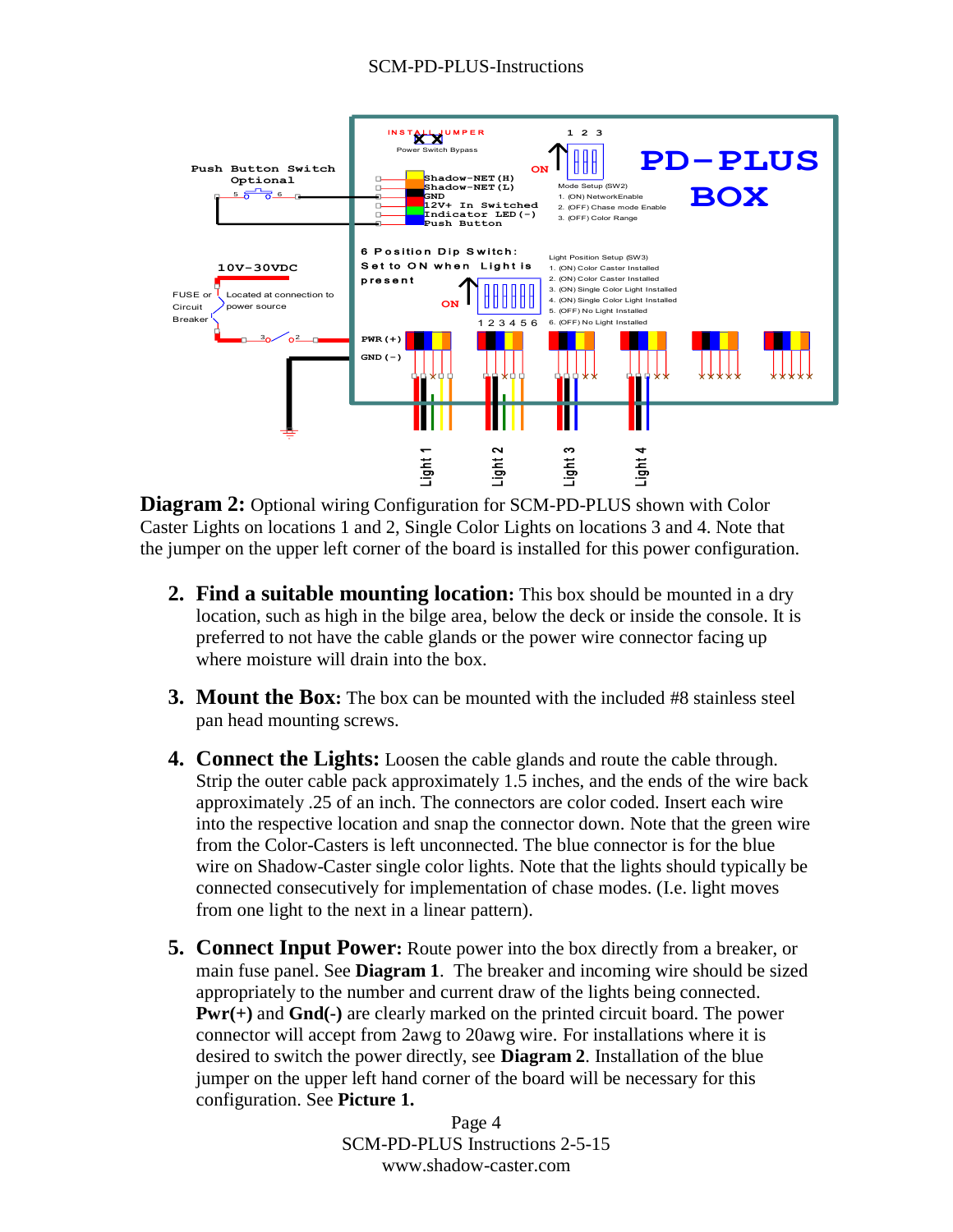**6. Install the pre-wired switch: Diagram 1** shows the pre-wired switch configuration. The switch power can be taken from the same source as the lights or from a local source at the installation of the switch. The current draw for the switch circuit will be 250mA. Note that pin 8 can be optionally connected to the same night illumination output as other switches. See attached drawing for dimensions and schematic.



- **7. Cinch the cable glands:** Hand tighten all cable glands. Verify that any unused cable glands have a nylon dowel inside so that a water-tight seal is maintained.
- **8. Configure Fuses:** The Power Distribution box comes standard with 7.5Amp fuses to accommodate Color-Casters and SCM-10 size lights on a 12Volt power bus. If different size lights or installing on a 24Volt bus please see Chart 1 for appropriate fuse selection.

|              | <b>Ouygested Fuse OILE</b> |            |  |
|--------------|----------------------------|------------|--|
| model        | 12V system                 | 24V system |  |
| <b>SC-40</b> | 30                         | 15         |  |
| <b>SC-10</b> | 7.5                        |            |  |
| $SC-6$       |                            |            |  |
| $SC-4$       |                            |            |  |

**Chart 1**: Fuse Recommendations **Suggested Fuse Size**

- **9. Wireless Controller:** If Installing Wireless Controller Model SCM-WC-SN, please see the documents included for installation and operating instructions.
- **10.Final Setup and Auto Programming:** Power up the SCM-PD-PLUS box. Press and hold the "auto programming" button for three seconds and release. All of the lights will turn off, then cycle back on one at a time, starting with light one. The system will communicate with each light and determine what is present. Once this process completes, cycle the power to the box again. The system is now ready to use.
- **11.Install Cover:** Install clear enclosure lid with 6 supplied screws.

Page 5 SCM-PD-PLUS Instructions 2-5-15 www.shadow-caster.com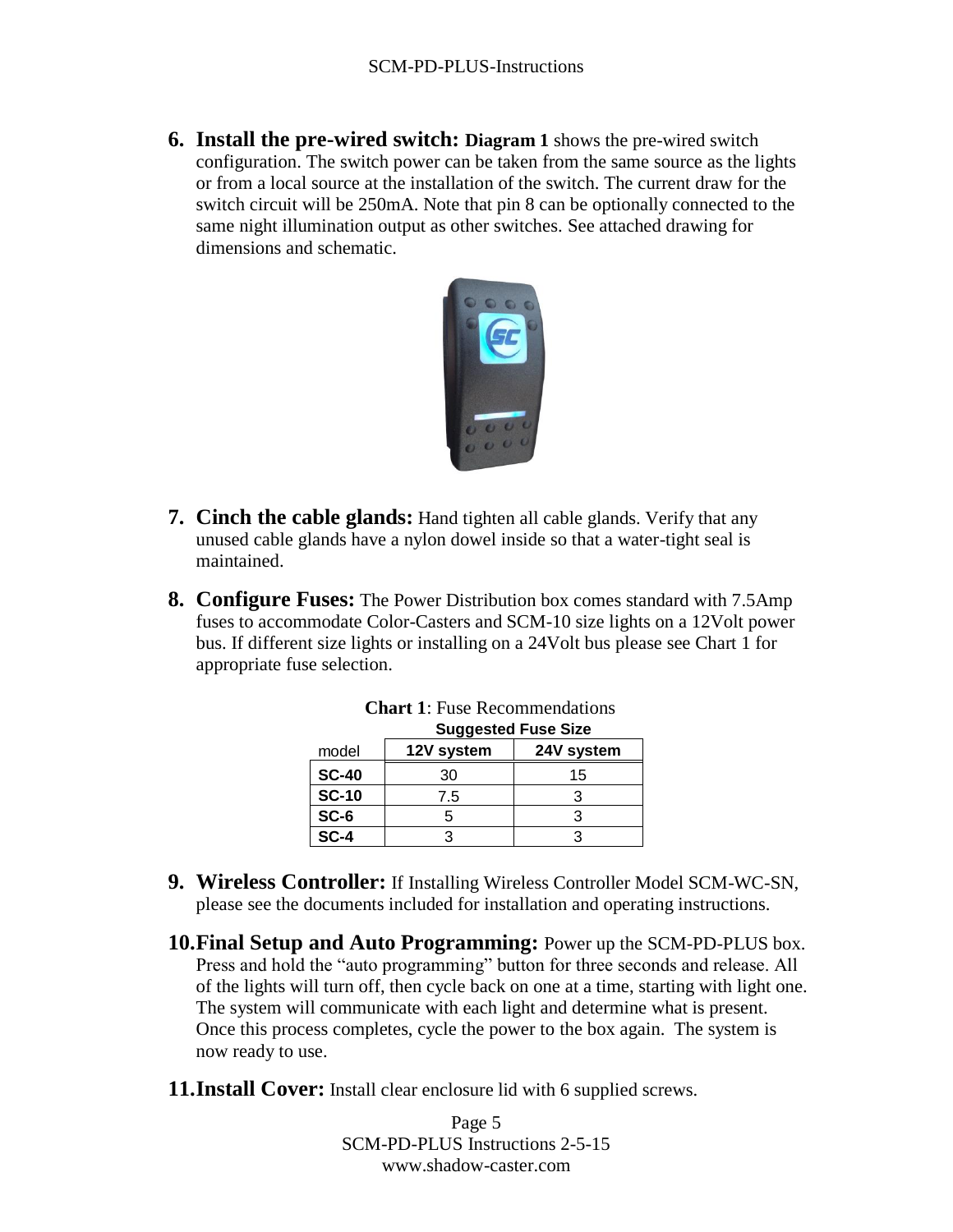## **Operation**

- 1. Turn on the power switch and the lights will power up.
- 2. To change the color, simply press the **Momentary** switch and release.

| <b>I</b> I Cas Monichtary Dutton to Unange Color |                                |  |  |  |
|--------------------------------------------------|--------------------------------|--|--|--|
| <b>Normal Color setting</b>                      | <b>Extended Colors Enabled</b> |  |  |  |
| Blue                                             | Blue                           |  |  |  |
| White                                            | White                          |  |  |  |
| Red                                              | Red                            |  |  |  |
| Green                                            | Green                          |  |  |  |
| Blue/White (fade mode only)                      | Super White (all LEDs On)      |  |  |  |
| All colors (fade mode only)                      | Aqua                           |  |  |  |
|                                                  | <b>Blue-Violet</b>             |  |  |  |
|                                                  | Violet                         |  |  |  |
|                                                  | Magenta                        |  |  |  |
|                                                  | Yellow                         |  |  |  |
|                                                  | Purple                         |  |  |  |
|                                                  | Orange                         |  |  |  |
|                                                  | <b>Green Yellow</b>            |  |  |  |
|                                                  | Blue/White (fade mode only)    |  |  |  |
|                                                  | All colors (fade mode only)    |  |  |  |

**Press Momentary Button to Change Color**

3. To Change the MODE press and hold the switch in for 2 seconds then release.

| Normal Mode Settings   Chase Mode Enabled |                          |  |  |
|-------------------------------------------|--------------------------|--|--|
| On Normal                                 | On Normal                |  |  |
| Fade                                      | Fade                     |  |  |
| Flash/Strobe                              | Flash/Strobe             |  |  |
|                                           | chase between all lights |  |  |

**Change Mode: Press and hold button for 2 seconds**

4 There are more control operations available with the wireless remote **SCM-WC-SN**. Please see the user manual for details.

If there are any further questions, please contact Shadow-Caster Lighting for support:

Shadow-Caster Lighting 1237 Lady Marion Lane Dunedin, FL 34698 [info@shadow-caster.com](mailto:info@shadow-caster.com) 727-474-2877

Page 6 SCM-PD-PLUS Instructions 2-5-15 www.shadow-caster.com